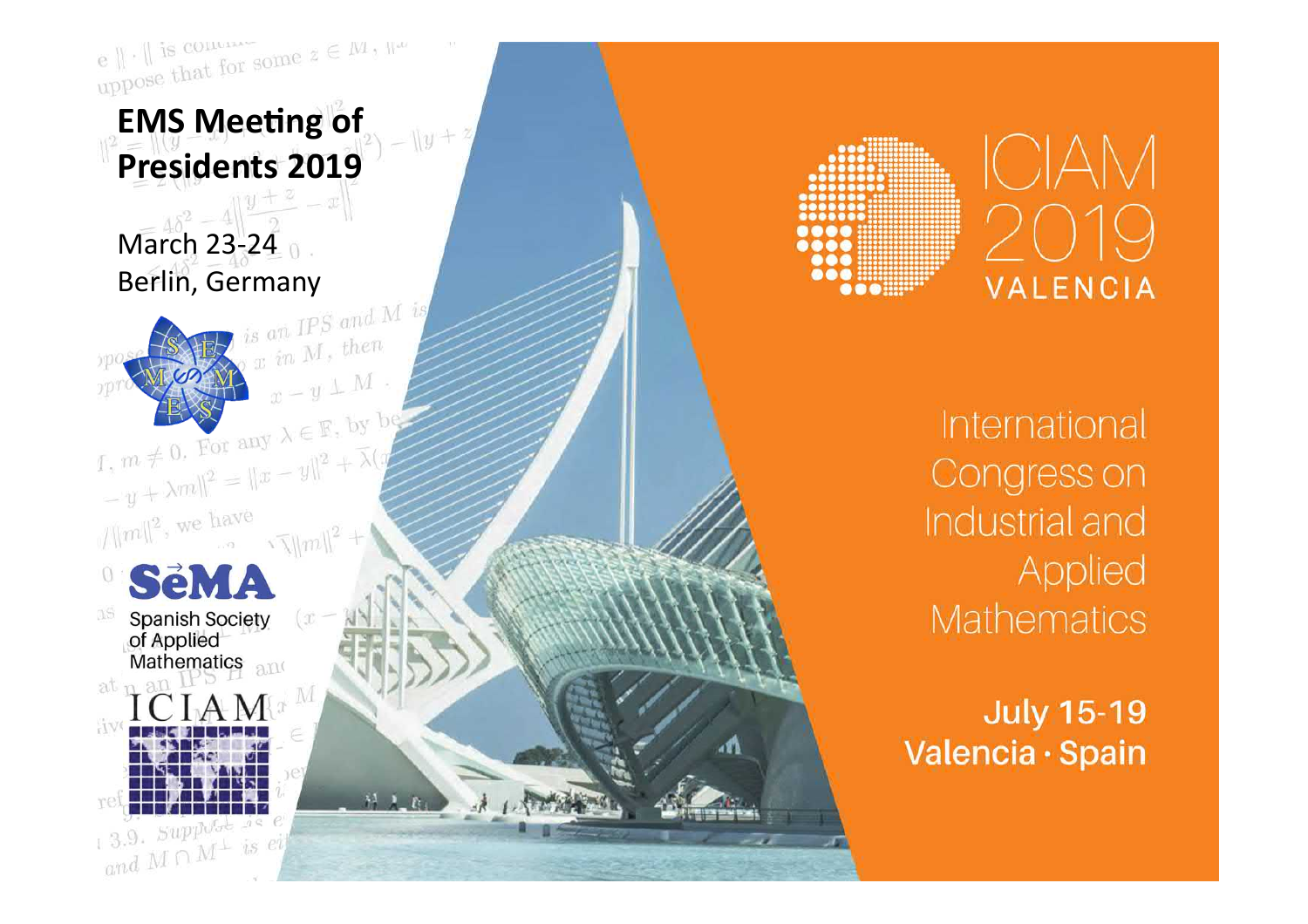### **OUTLINE**



- **1. ICIAM 2019 Valencia**
- **2. Scientific Program**

**IL SHOWS** 

- Highlighted speakers  $\leq 4\delta^2-4\delta^2=0$
- Minisymposia, Contributed Papers, Posters

 $||y - ||^2 = ||(y -$ 

=  $\frac{||(y-x)||}{||(y-x)||^2 + ||x-z||^2}$  =  $\frac{||(y-x)||}{||(y+z-x)||^2}$ 

 $\|f-g\|_{\text{min}}^2$ , we have<br> $\|f\|_{\text{min}}^2 = \lambda \|\|m\|^2 + |\lambda|^2 \|m\|^2 = \lambda \|\|m\|^2 + \lambda \|\|m\|^2$ 

- Sub-Venues
- exactly subset (H, California M, then composed of the Spose (H, California M, then
- **3. Proposed talks by country**
- **4. Financial Aid Program 5. Conference venue**<br>  $\|x - y\|^{2} \leq |y + \lambda m\|^{2} = \|x - y\|^{2} + \lambda (x - y, m) + \lambda$ <br>  $\|x - y\|^{2} \leq |y + \lambda m\|^{2}$ , we have<br>  $\|\lambda = -(x - y, \|x\|)^{2}$ , we have
-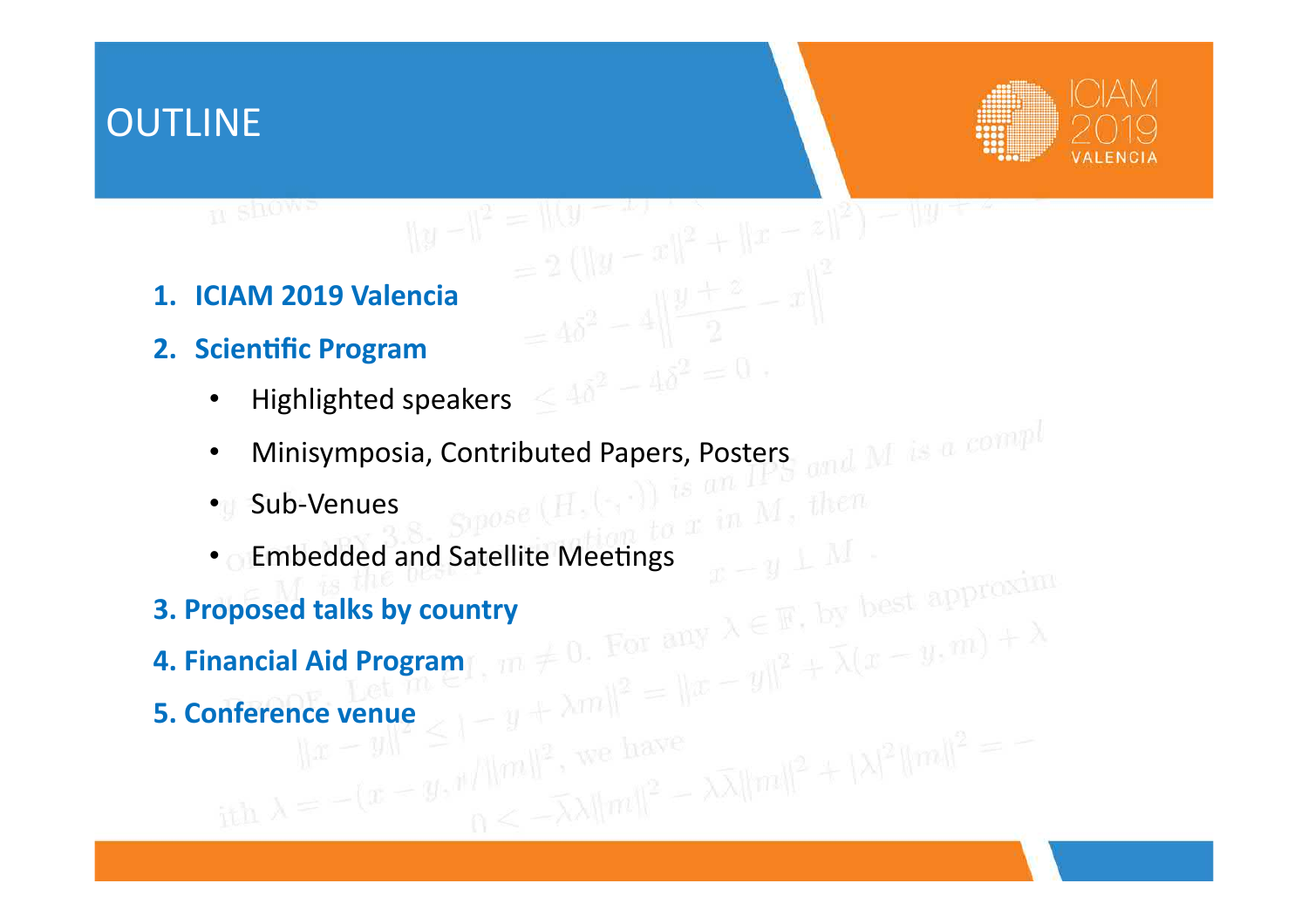### 1. ICIAM 2019 Valencia



Showcase for the most recent advances in **industrial and applied mathematics interdisciplinary** topics relating mathematics

- Y Demonstrate the *applicability of Mathematics* to science, engineering and industry  $3.8.$  Spose (H<sub>2</sub>N<sub>2</sub>) to  $x$
- ! Great opportunity for **young researchers** and **graduate students** to discover the vast potential of applied mathematics
- $\blacktriangledown$  Expected: Nearly 4 000 delegates<sup>have</sup><br>ith  $\lambda = -(\mathbb{C} \mathbb{C} \mathbb{C})$  and  $\mathbb{C}$  is the  $\mathbb{C}^2$   $\mathbb{C}$  and  $\mathbb{C}^2$   $\mathbb{C}$  and  $\mathbb{C}^2$   $\mathbb{C}$  and  $\mathbb{C}^2$   $\mathbb{C}$  and  $\mathbb{C}^2$   $\mathbb{C}$  and  $\math$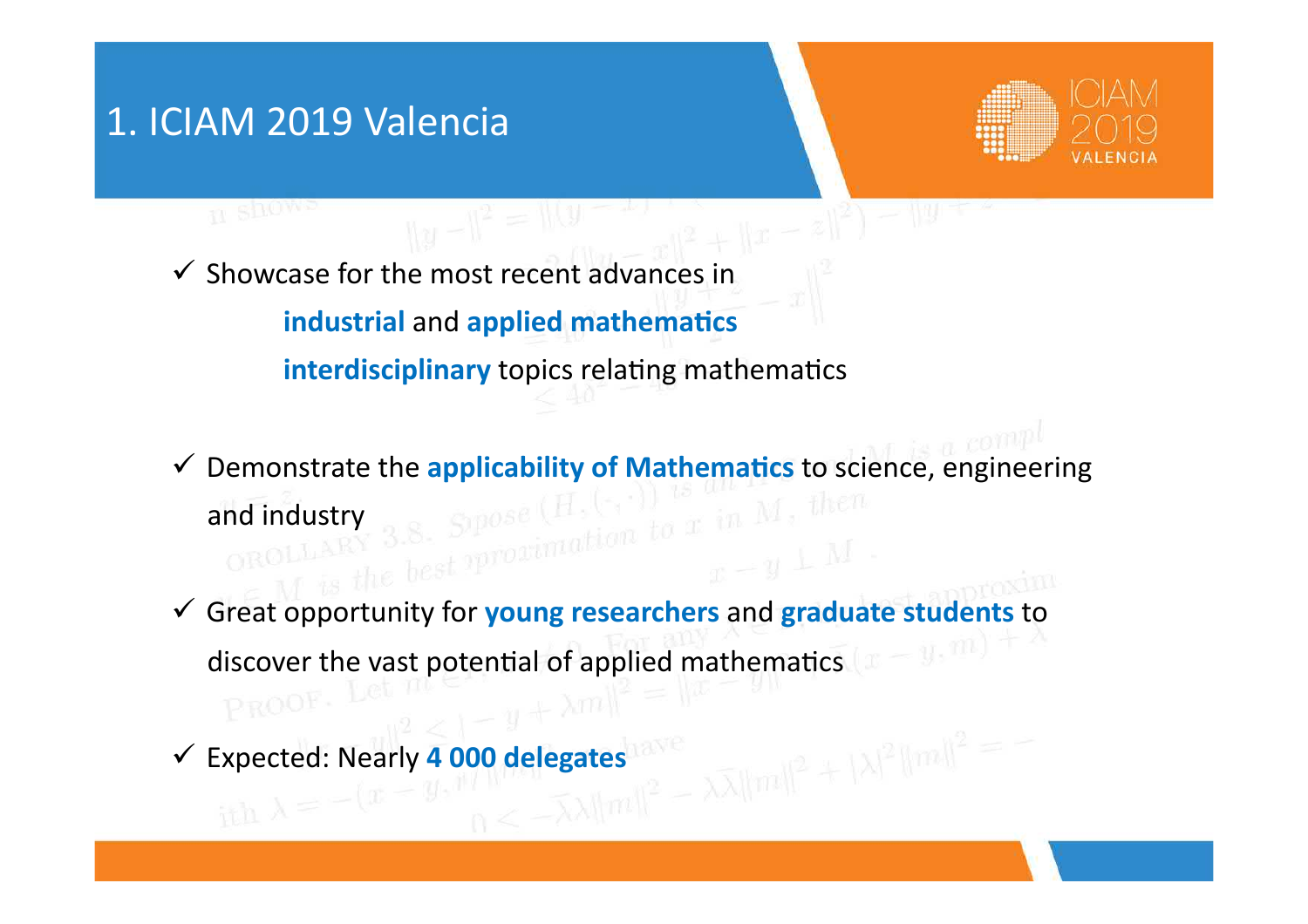### 2. Scientific Program

II SHOWS



### **Highlighted speakers**

- ! **Invited speakers: 27**
- $\checkmark$  ICIAM Prizes
- ! **Olga Taussky-Todd Lecture**
- V Outreach & Public Speakers

 $\neq 0$ . For any  $\lambda \in \mathbb{F}$ , by best approx  $y, m$ )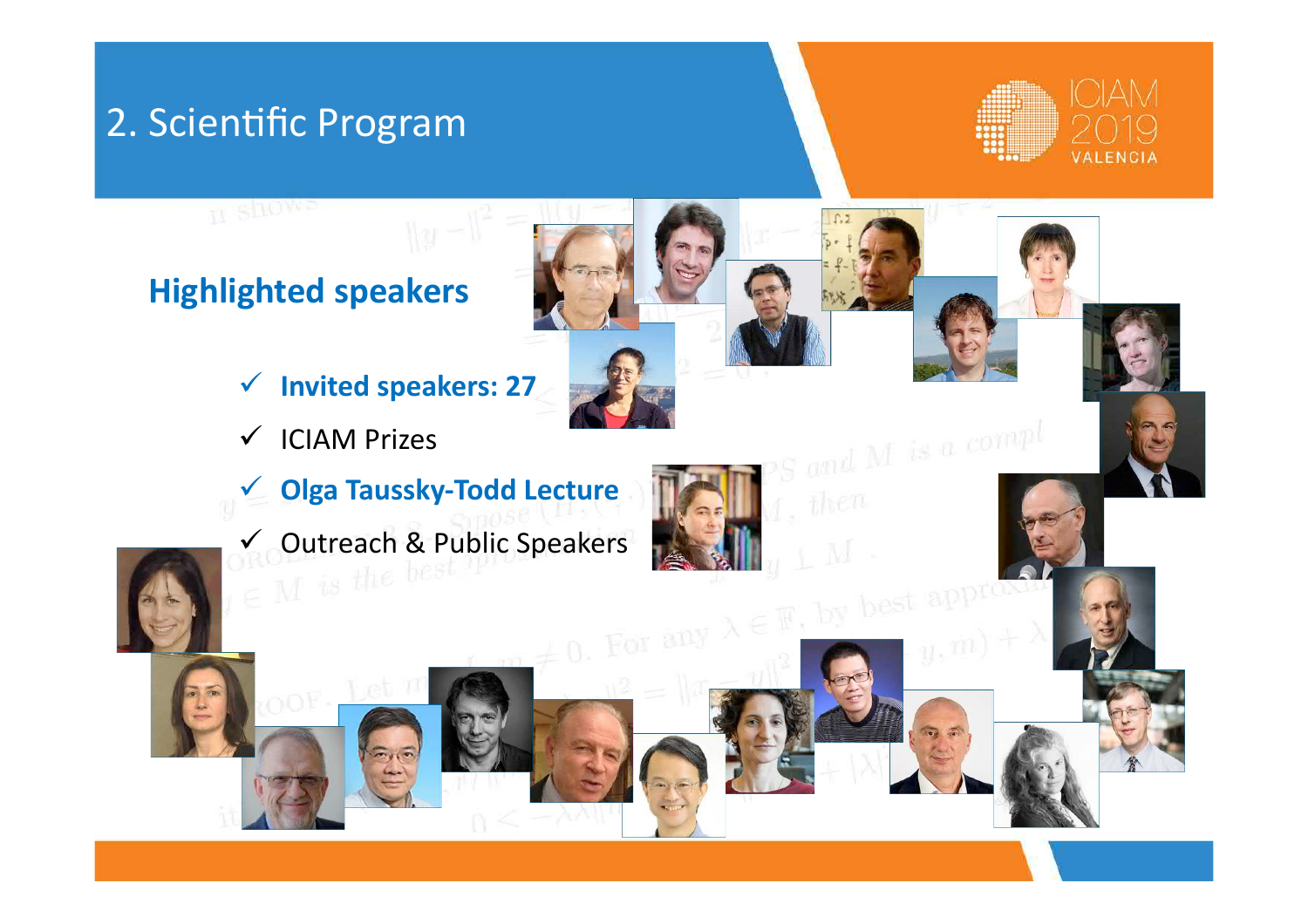### 2. Scientific Program: Invited Speakers



### **Invited speakers**

Marsha J. Berger (USA) Alfredo Bermúdez de Castro (Spain) Peter Bühlmann (Switzerland) Carlos Conca (Chile) Wolfgang Dahmen (USA) Hans De Sterck (Australia) Leah Edelstein-Keshet (Canada) Isabelle Gallagher (France) Omar Ghattas (USA) Donald Goldfarb (USA) Thomas A. Grandine (USA) Nicholas J. Higham (UK) Yunqing Huang (China) Kristin Lauter (USA)

Claude Le Bris (France) Ruo Li (China) Sylvia Serfaty (USA) James Sethian (USA) Panagiotis E. Souganidis (USA) Hiroshi Suito (Japan) Eitan Tadmor (USA) Anna-Karin Tornberg (Sweden) Marcelo Viana (Brazil) Xiao-Ping Wang (China) J.A.C. Weideman (South Africa) Karen Willcox (USA) Laura Winter (Singapore)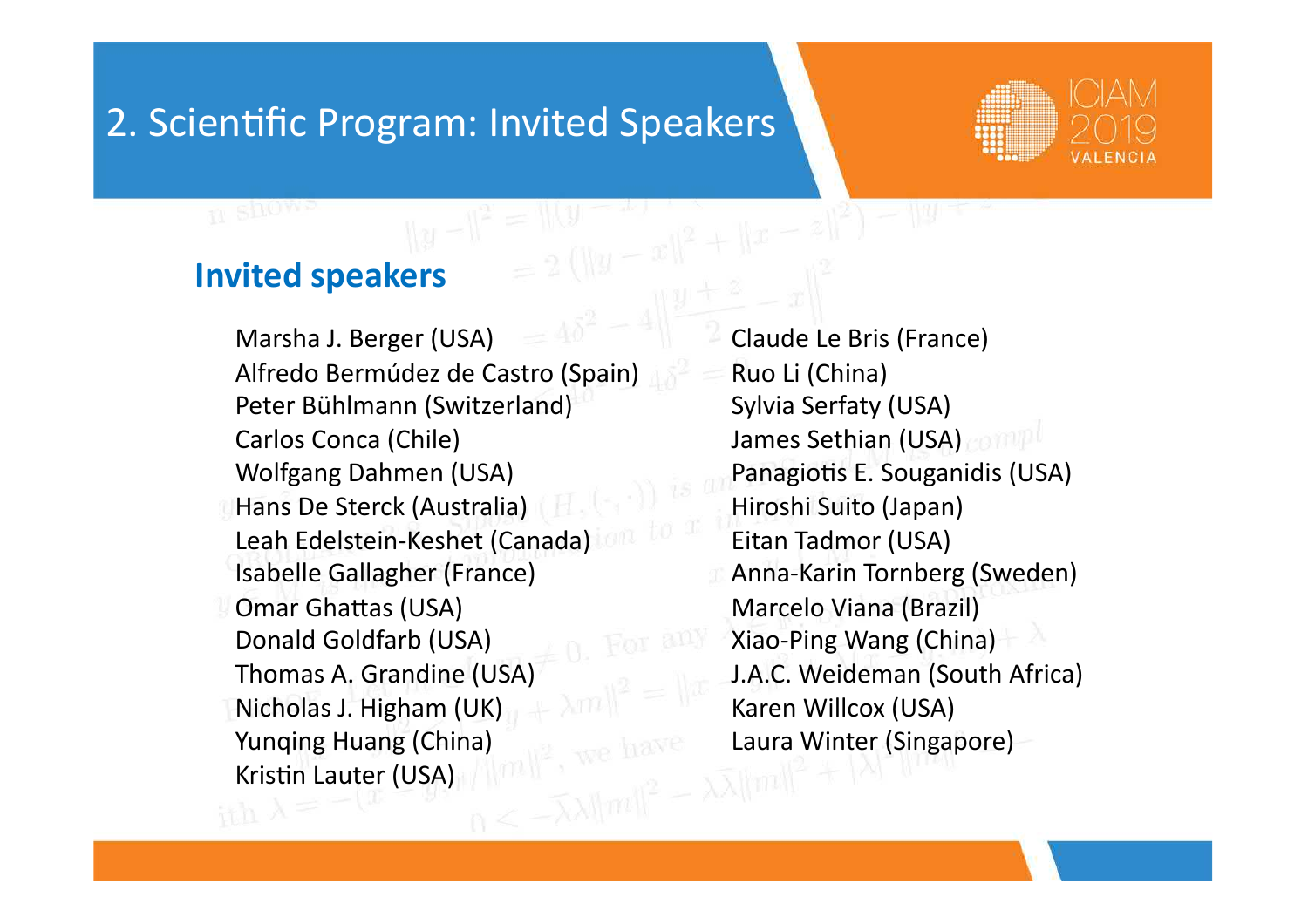## 2. Scientific Program: Highlighted speakers



### **Highlighted Speakers**

- **ICIAM Prices** 
	- **Collatz Price: Siddharta Mishra**
	- **Lagrange Price: George Papanicolaou**<br>• Maywell Drie of
	- **Maxwell Price: Claude Bardos**
	- **Pioneer Price: Yvon Maday**
	- **Su Buchin: Giulia di Nunno**
- **Olga Taussky-Todd Lecture: Françoise Marie Louise Tisseur**
- **Public Lecture: Víctor M. Pérez García.**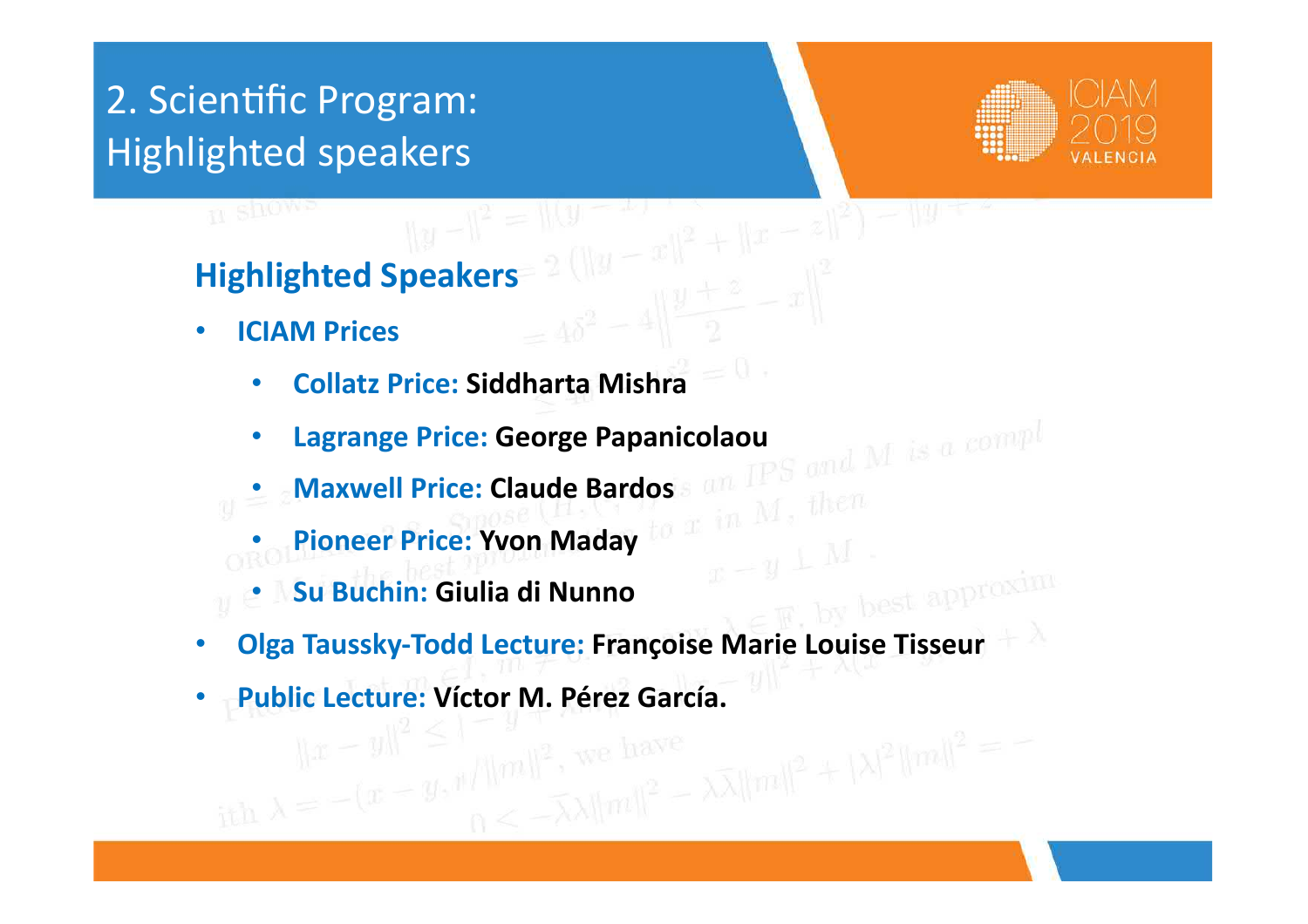### 2. Scientific Program: Proposed talks



### • Minisymposia topics (795 proposals, 3180 talks)

- $\checkmark$  Applied Mathematics for Industry and Engineering
- $\checkmark$  Astronomy, Astrophysics and Geophysics
- $\checkmark$  Biology, Medicine and other natural sciences
- $\checkmark$  Chemistry, Chemical Engineering
- $\checkmark$  Computational Geometry
- $\checkmark$  Computer Science
- $\checkmark$  Control and Systems Theory
- $\checkmark$  Discrete Mathematics
- $\checkmark$  Dynamical Systems and Nonlinear Analysis
- $\checkmark$  Education
- $\checkmark$  Finance and Management Science
- $\checkmark$  Fluids Physics and Statistical Mechanics

# • **Contributed Papers (890 proposals)**<br>• Posters (178, up to date)

Posters (178, up to date)

- $\checkmark$  Information, Communication, Signals
- $\checkmark$  Linear Algebra and Geometry
- $\checkmark$  Materials Science and Solid Mechanics
- $\checkmark$  Mathematics and Computer Science
- $\checkmark$  Numerical Analysis
- $\checkmark$  Optimization and Operations Research
- $\checkmark$  Ordinary Differential Equations
- $\checkmark$  Partial Differential Equations
- $\checkmark$  Probability and Statistics
- $\checkmark$  Real and Complex Analysis
- $\checkmark$  Simulation and Modelling
- $\checkmark$  Social Science
- $\checkmark$  Other Mathematical Topics and their **Applications**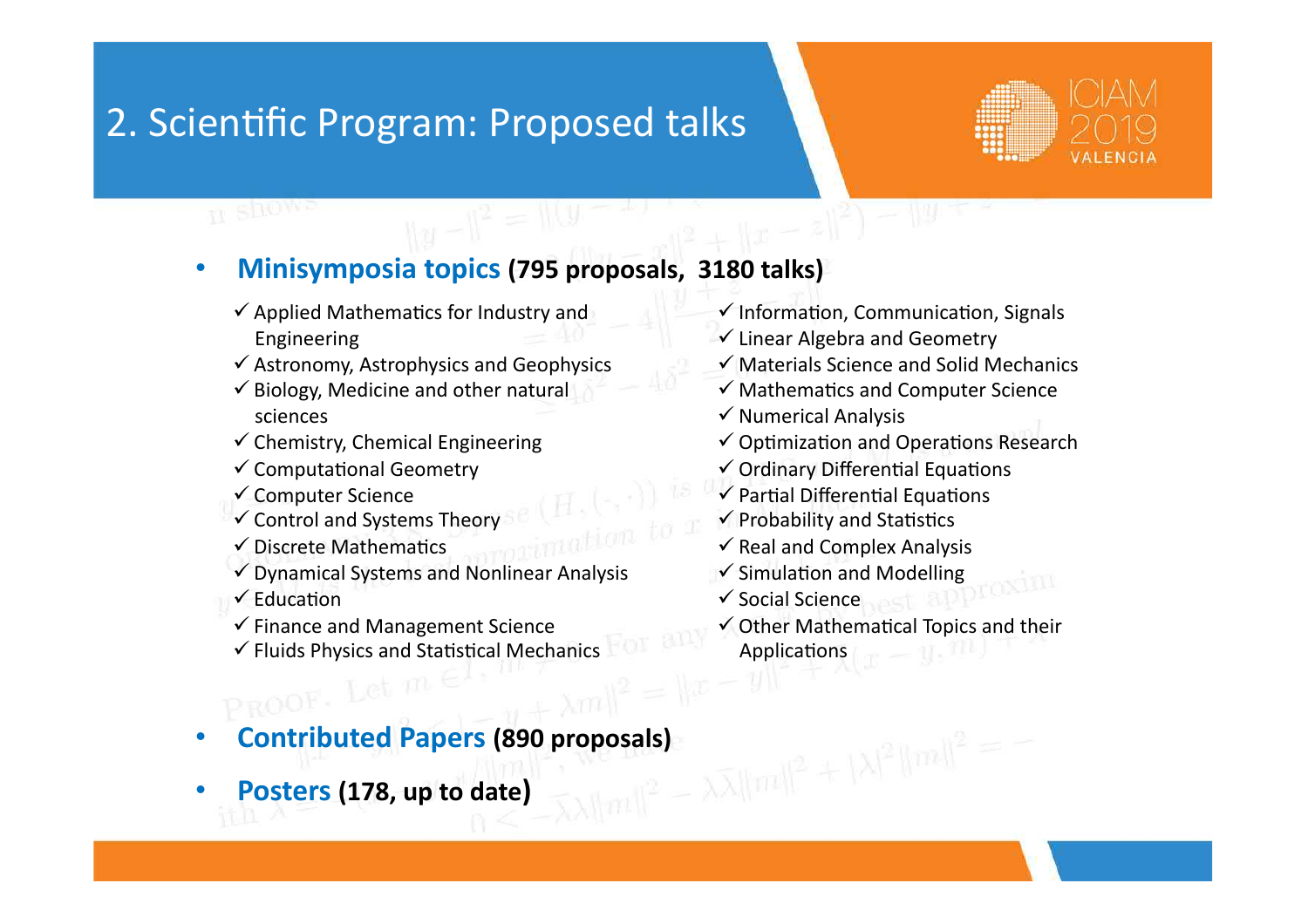### 2. Scientific Program: Sub-venues



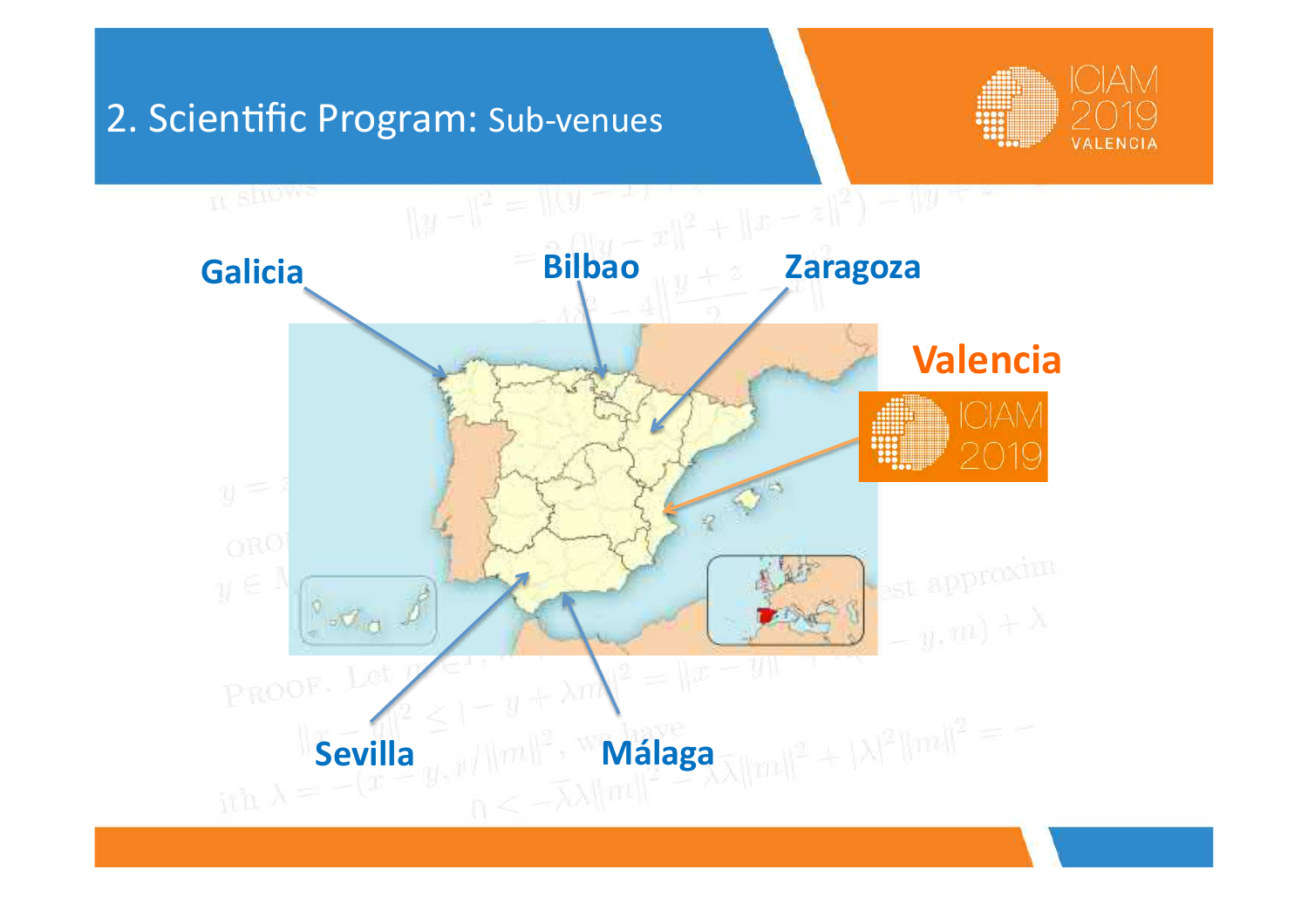### 2. Scientific Program: Satellite Meetings organized by sub-venues



#### **BILBAO**

**u** Workshop on Quantitative Biomedicine for Health and Disease, **February 13-14, 2019.** 

**u 150 European Study Group with Industry (ESGI).** October 21-25, 2019.  **GALICIA** 

**EXECT 2019 A Coruña (International Conference on**<br> **IS COMPUTE COMPUTER CONVERGENCE A Coruña, July 8-12 2010 Computational Finance), A Coruña, July 8-12 2019**. 

**u 147 European Study Group with Industry (ESGI).** April 8-12, 2019. Santiago de Compostela.

**al Conference on transfer Mathematics-Industry.** July 22-24, 2019. Santiago de Compostela.





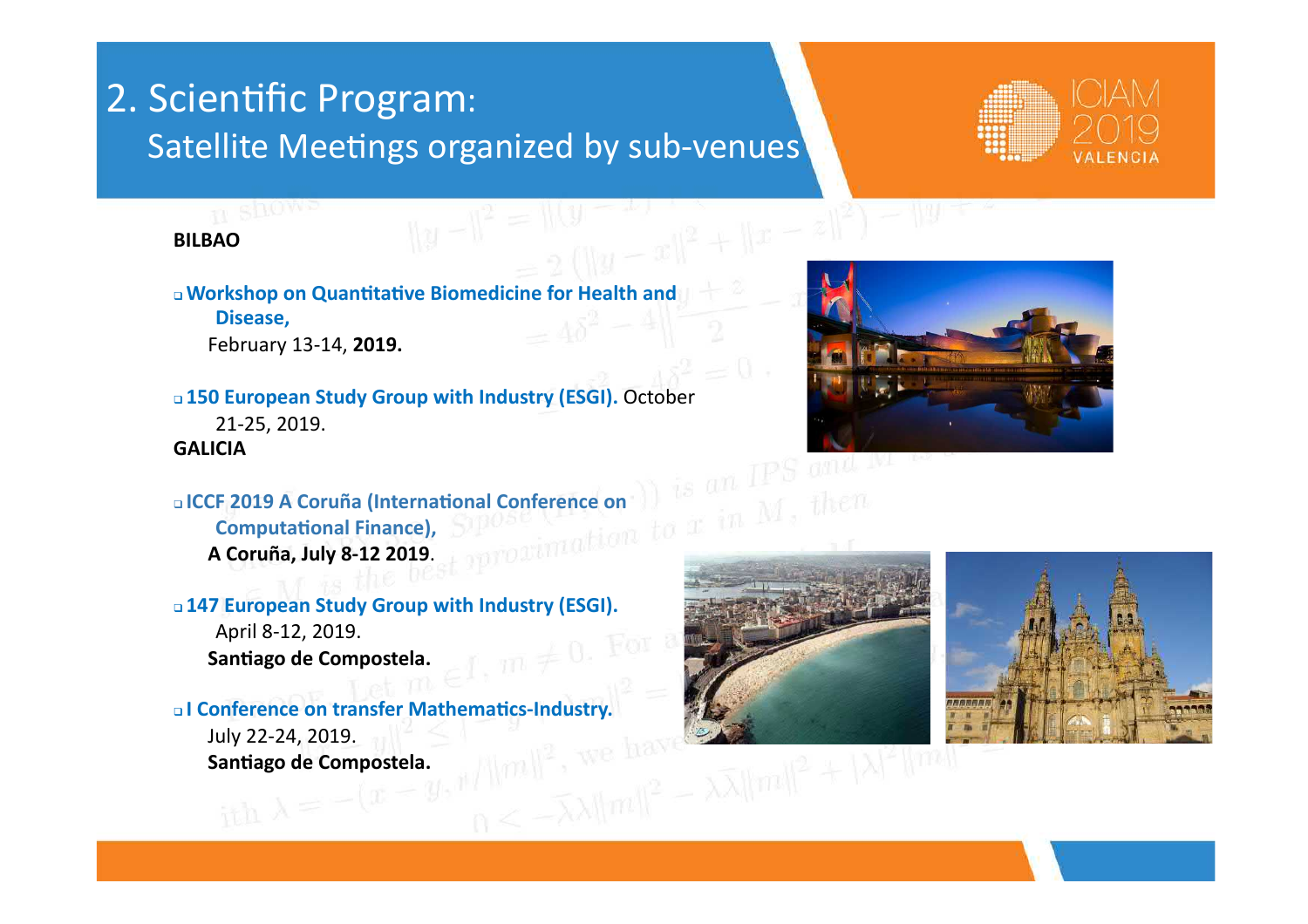### 2. Scientific Program: Satellite Meetings organized by sub-venues



### **MÁLAGA**

**a NumHyp 2019, Numerical Approximation of Hyperbolic Systems** with source terms and applications, June 17-21, 2019.

#### **SEVILLA**

**a Workshop on PDEs for biology systems.** April 8-10, 2019

**ECMI Post-Graduate 2019 / VI Iberian Modelling Week,**<br>July 7-12, 2019. July 7-12, 2019.

#### **ZARAGOZA**

**aFifteenth International Conference Zaragoza-Pau on Mathematics and its Applications, September 10-12, 2018.**<br> $\|x-y\|^2 \leq 1$  we have  $\|f - f\|_{\text{min}}^2$ , we have<br>  $\|f - f\|_{\text{min}}^2 = \sqrt{2\|f - f\|_{\text{min}}^2}$ <br>  $\|f - f\|_{\text{min}}^2 = \sqrt{2\|f - f\|_{\text{min}}^2}$ 

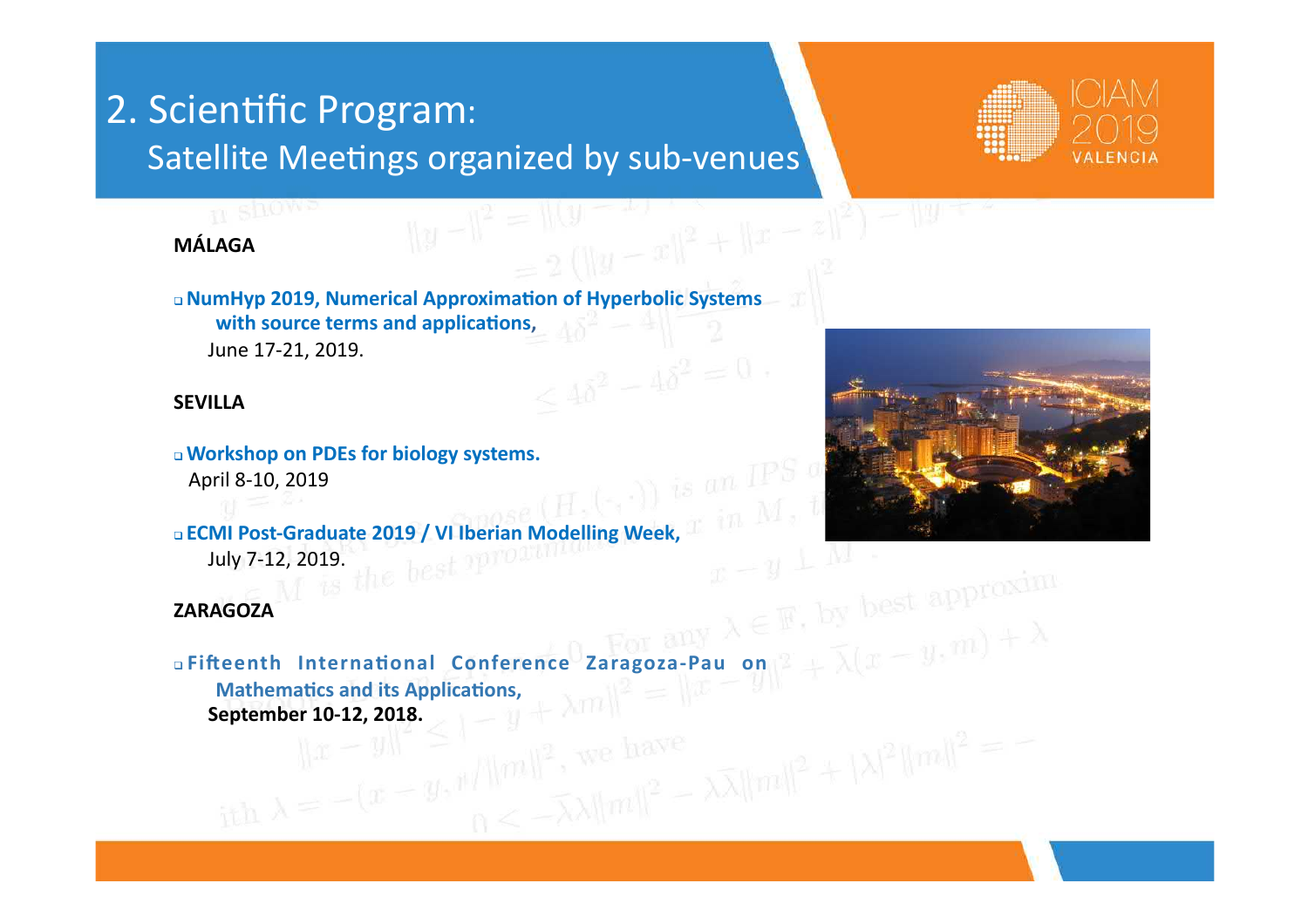### 2. Scientific Program: Embedded and **Satellite Meetings**



**• 30 Satellite Meetings.** 

**IN SHOWS** 

- **2 CIMPA Schools (Kenitra, Tunisia).**
- **Embedded Meetings:**



**CEDYA/CMA Congress of Differential Equations and Applications/Congress of Applied Mathematics** 

 $\|\mathcal{L}\|_{m}\|^{2}$ , we have<br>  $\|\mathcal{L}\|_{m}\|^{2} = \sqrt{\lambda} \|\mathcal{L}\|_{m}\|^{2} + |\lambda|^{2} \|\mathcal{L}\|^{2} = \sqrt{\lambda}$ 

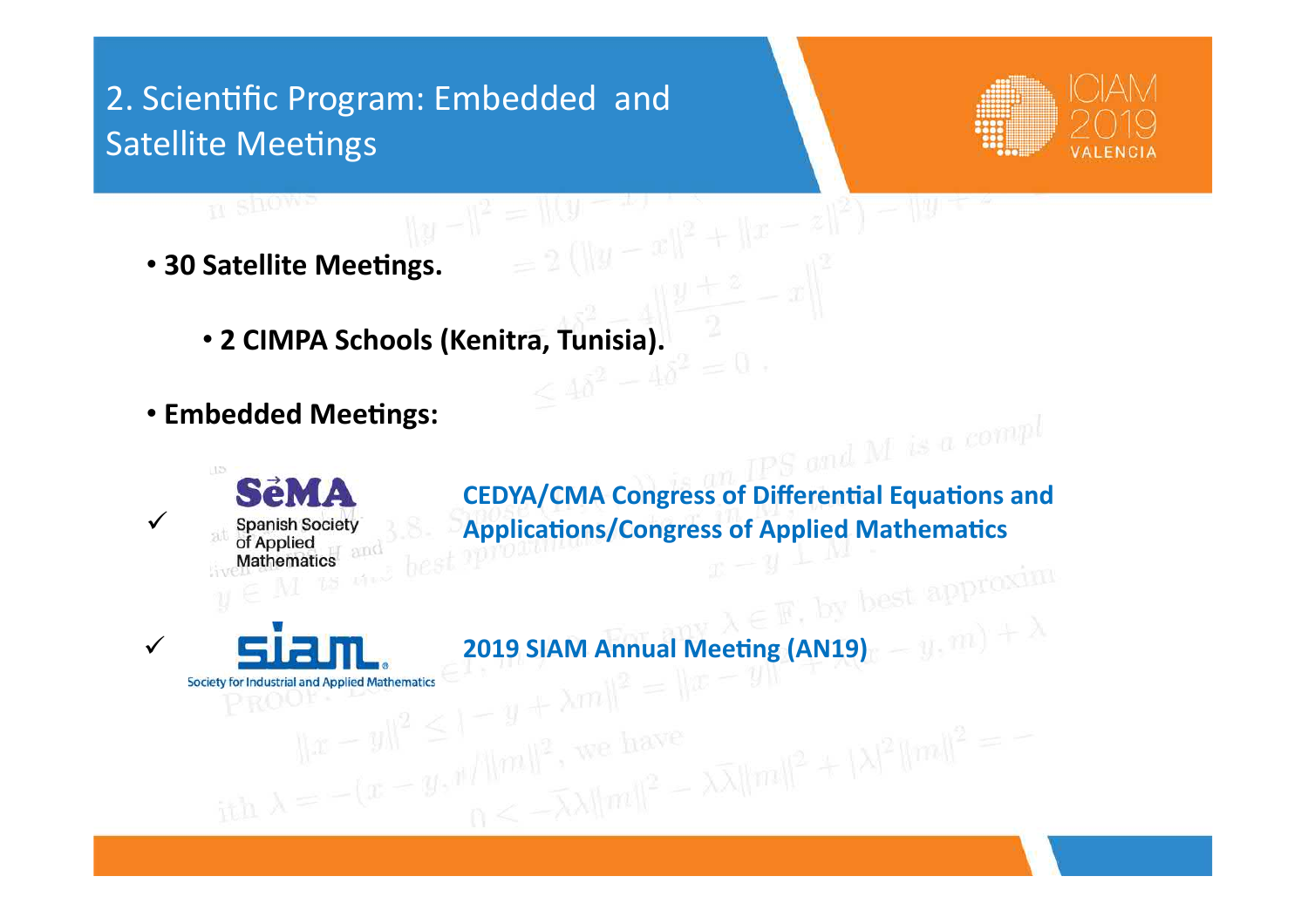### 3. Proposed talks by country



**IL SHOWS** 

| <b>Country</b>         | Nº of talks    |                 |
|------------------------|----------------|-----------------|
| Algeria                | 33             |                 |
| American Samoa         | 1              |                 |
| Argentina              | 26             |                 |
| Australia              | 35             |                 |
| Austria                | 82             |                 |
| Bangladesh             | $\overline{2}$ |                 |
| <b>Belarus</b>         | 1              |                 |
| Belgium                | 38             |                 |
| Bosnia And Herzegovina | 1              |                 |
| <b>Botswana</b>        | 3              |                 |
| <b>Brazil</b>          | 44             |                 |
| <b>Bulgaria</b>        | 1              |                 |
| Cambodia               | 1              | ion to x        |
| Cameroon               | 1              |                 |
| Canada                 | 71             |                 |
| Chile                  | 29             |                 |
| China                  | 272            |                 |
| Christmas Island       | 1              |                 |
| Colombia               | 15             |                 |
| Croatia                | 9              |                 |
| Cuba                   | 6              |                 |
| Cyprus                 | 1              |                 |
| <b>Czech Republic</b>  | 14             |                 |
| Denmark                | 11             | <b>Lease CP</b> |
|                        |                |                 |

| Dominican Republic | $\overline{2}$ |
|--------------------|----------------|
| Ecuador            | 6              |
| Egypt              | 5              |
| Estonia            | 1              |
| Ethiopia           | $\overline{1}$ |
| Fiji               | $\overline{2}$ |
| Finland            | 12             |
| France             | 305            |
| French Guiana      | 1              |
| Gambia             | 1              |
| Georgia            | 1              |
| Germany            | 328            |
| Greece             | $\overline{2}$ |
| Guadeloupe         | 1              |
| Honduras           | $\overline{2}$ |
| Hong Kong          | 30             |
| Hungary            | 11             |
| India              | 316            |
| Indonesia          | $\overline{7}$ |
| Iran               | 8              |
| Ireland            | 10             |
| Israel             | 22             |
| Italy              | 208            |
| Jamaica            | $\overline{2}$ |
| Japan              | 155            |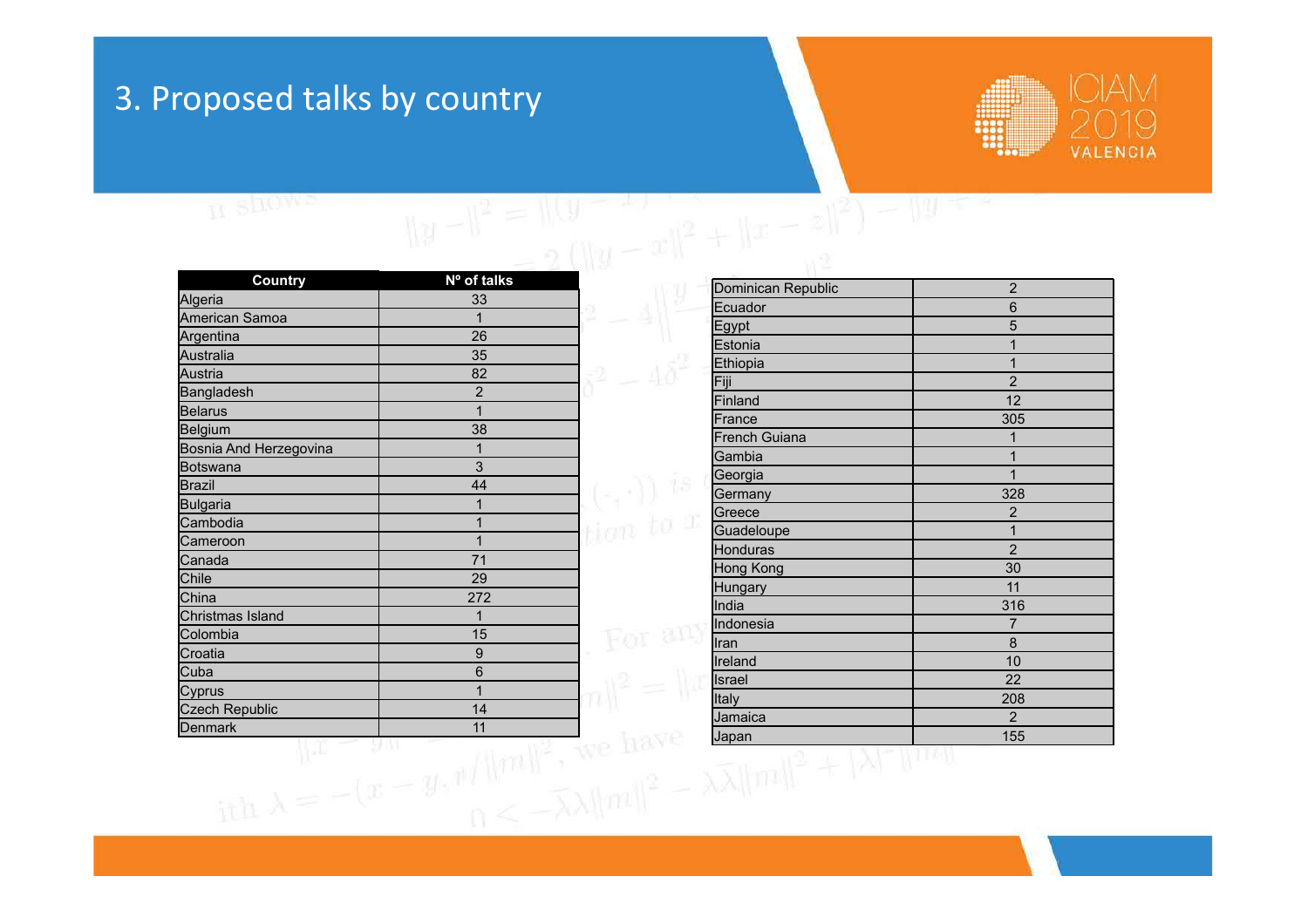### 3. Proposed talks by country



### IL SHOWS

| <b>SLOW-</b><br>R          |                |  |
|----------------------------|----------------|--|
| Kazakhstan                 | 3              |  |
| Korea (South, Republic Of) | 52             |  |
| Kuwait                     | $\overline{2}$ |  |
| Latvia                     | $\overline{2}$ |  |
| Lebanon                    | $\overline{2}$ |  |
| Liberia                    | 1              |  |
| Lithuania                  | 1              |  |
| Luxembourg                 | 3              |  |
| Macao                      | $\overline{2}$ |  |
| Malaysia                   | 10             |  |
| Mexico                     | 27             |  |
| Morocco                    | 36             |  |
| Nepal                      | 5              |  |
| Netherlands                | 24             |  |
| New Zealand                | 9              |  |
| Niger                      | 1<br>19        |  |
| Nigeria                    | 30             |  |
| Norway                     | 22             |  |
| <b>Oman</b>                | $\overline{3}$ |  |
| Pakistan                   | 16             |  |
| Palestine                  | 1              |  |
| Peru                       | 4              |  |
| Philippines                | 8              |  |
| Poland                     | 26             |  |
| Portugal                   | 38             |  |
| Qatar                      | 1              |  |
| Romania                    | 11             |  |
| Russian Federation         | 28             |  |

 $\begin{picture}(180,10) \put(0,0){\line(1,0){10}} \put(10,0){\line(1,0){10}} \put(10,0){\line(1,0){10}} \put(10,0){\line(1,0){10}} \put(10,0){\line(1,0){10}} \put(10,0){\line(1,0){10}} \put(10,0){\line(1,0){10}} \put(10,0){\line(1,0){10}} \put(10,0){\line(1,0){10}} \put(10,0){\line(1,0){10}} \put(10,0){\line(1,0){10}} \put(10,0){\line($ Senegal 3 Serbia 13 Singapore 27 Slovakia 7 Slovenia **1** 1 South Africa 15 Spain 366 Sri Lanka 2 Swaziland 2 Sweden 29 Switzerland 51 Taiwan 17 Thailand 2 Tunisia 15 Turkey 13 Uganda 2 Ukraine 10 United Arab Emirates **2** and 2 United Kingdom 260 United States 876 Uruguay 1 Venezuela 7 Viet Nam 4 Zambia 1 Zimbabwe 1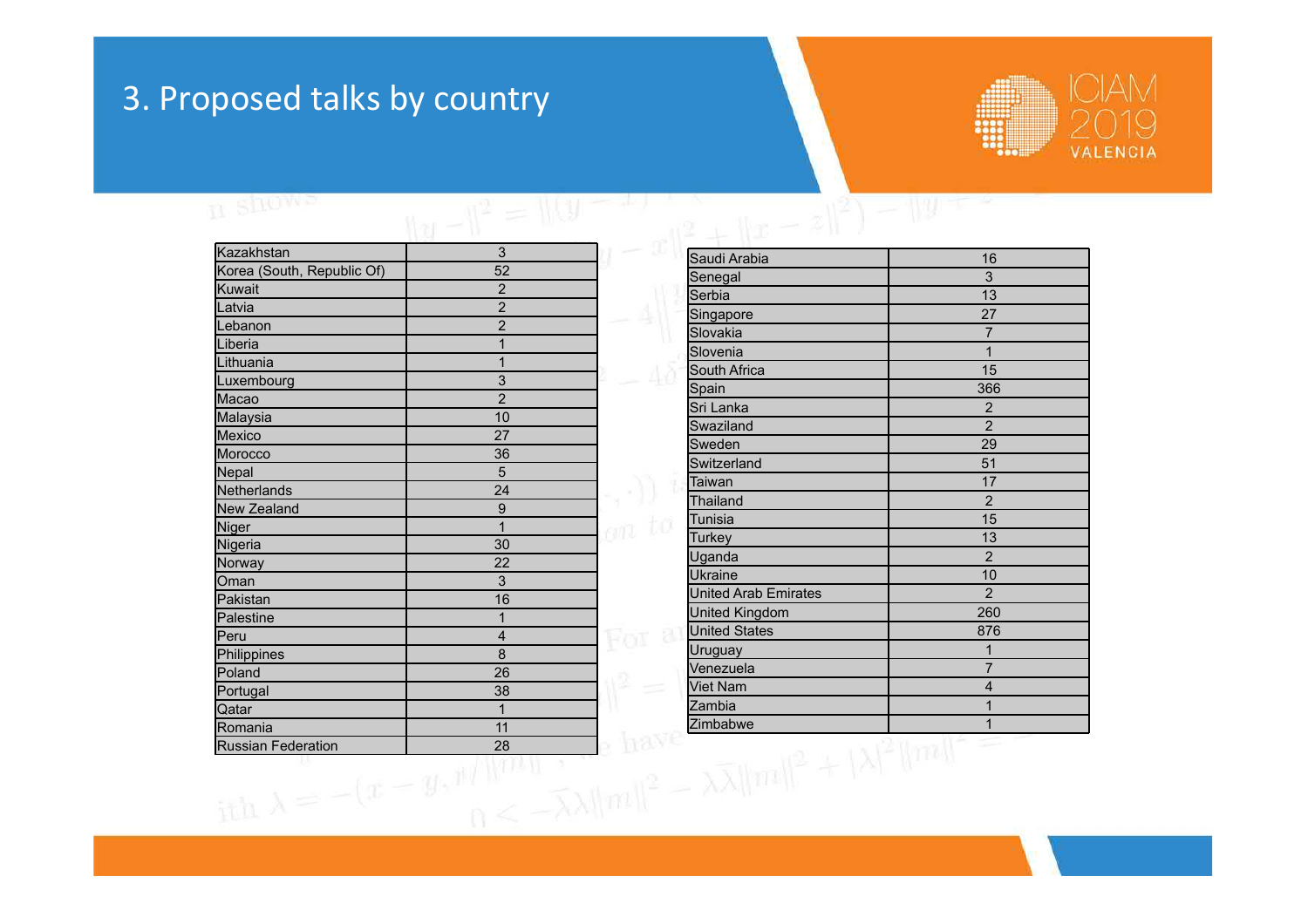### 4. Financial Aid Program

**IT SHOWS** 



### • **250 scholarships**

o **Banco Santander:** 150 (close, medium, long range).

 $\frac{1}{|x|^2 + |x - z|^2} = \|y\|^2$ 

- **o P2B Program :** 80 (close range). **2 10** 
	- o Crowdfunding, Spanish research centers.<br>CIAM: 13 (medium, long range).
- o **ICIAM:** 13 (medium, long range).
- o **Donors:** 7 (medium, long range).
- o **774 applications** appointmention
	- $\circ$  **Evaluation in progress.**
- o **Volunteer Program.** 
	- o **150 Volunteers.**
- o **150 Volunteers.**<br>
o **150 Volunteers.**<br>  $\mathbf{y} = \lambda m \mathbf{1} \mathbf{2} + \lambda (x y, m) + \lambda$ <br>
o Funded by Autonomous Region and Province of Valencia, and sub-<br> **All mulles and Sub**
	- venues.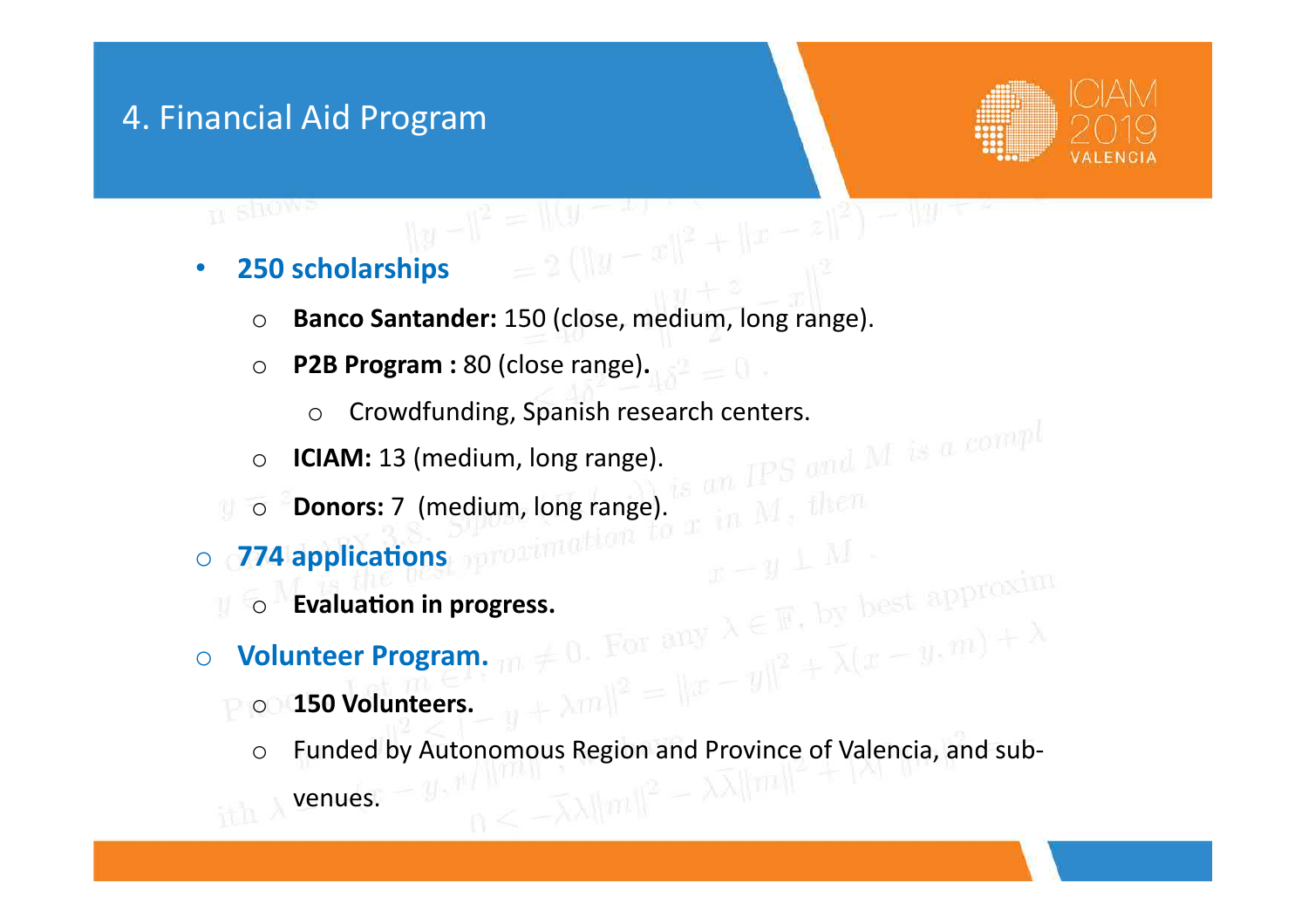### 5. Conference Venue: Valencia



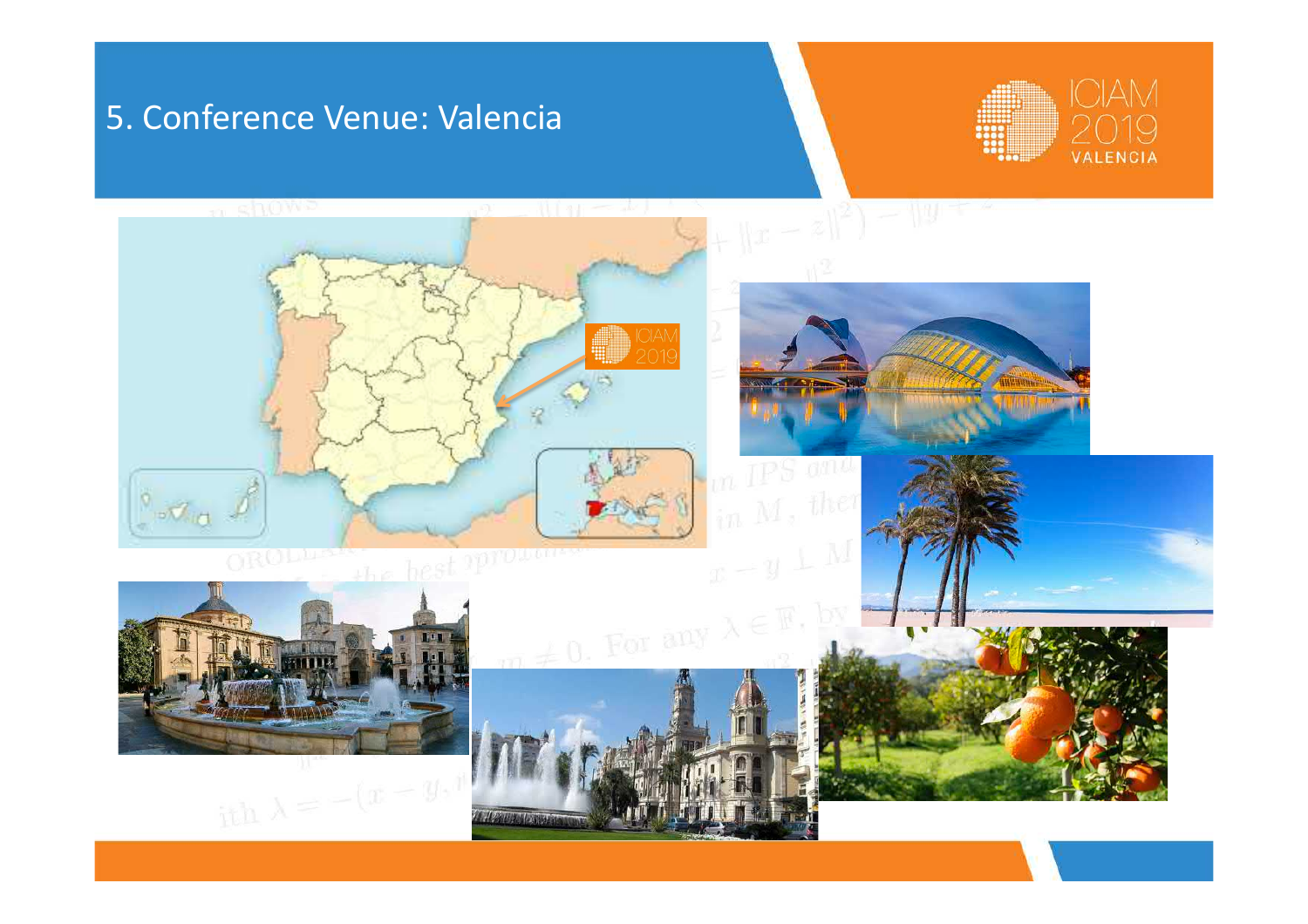